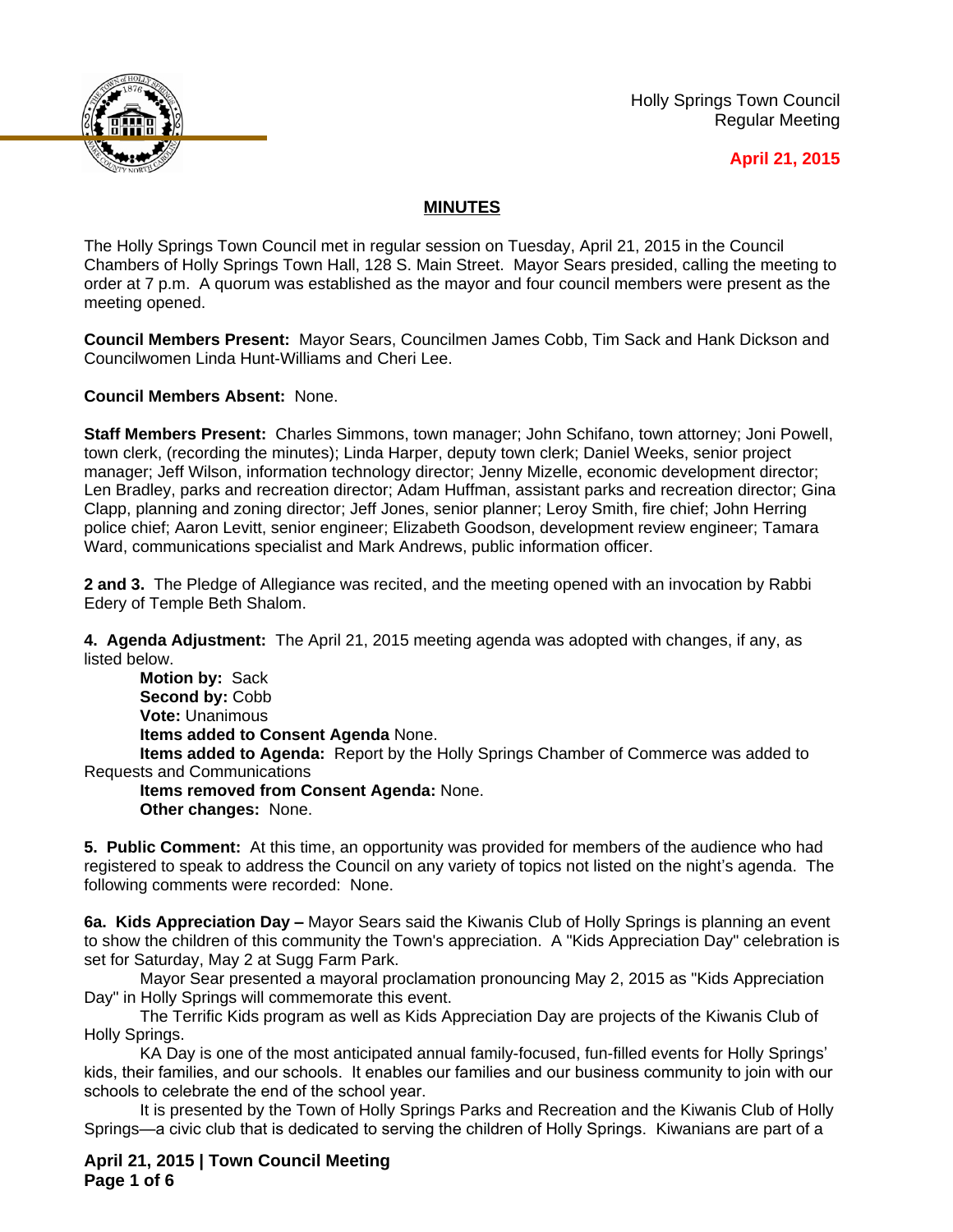worldwide civic organization that make "Young Children: Priority One." Each year attendees enjoy a community festival and the Kiwanians highlight students and teachers chosen by their schools as "Terrific Kids" and "Terrific Teachers."

At this time, Councilman Cobb, also a Kiwanis member, presented the Terrific Kids and Terrific Teachers for each school campus.

**Action:** None.

**Requests and Communications** -- At this time, Executive Director Leeann Plumer and Board of Directors President Josh Dunbar addressed the Council with a quarterly update from the Holly Springs Chamber of Commerce. The two reported on programs and projects and expressed appreciation for the Town of Holly Springs as a partner and supporter.

Mr. Dunbar attributed the Chamber's membership growth of 20% to the smart growth that Holly Springs is experiencing. He said people are starting want to locate their businesses here

Ms. Plumer then reported on the past quarter's activities. She, too, expressed delight that the town is growing, pointing out that a "town that is not growing is not going anywhere."

**Action:** None.

**7a. Farmers Market, Season Nine –** Ms. Clapp provided an update on the first Winter Market and the opening of Farmers Market Season 9 with an invitation to everyone to the Season Opening Saturday, May 2 from 8:30 a.m. to 12:30 p.m. She said Mayor Sears will cut the ribbon at 8:30 a.m. to start the new season. The Farmers Market will be open each Saturday from 8:30 a.m. to 12:30 p.m. May 2 through Oct. 10 in the E. Center Street public parking lot.

Ms. Clapp provided an overview on the market's vendors, special events and sponsors including the 2015 Blue Ribbon Sponsor GMA Supply.

**Action:** None.

**8a. Public Hearing: Comprehensive Plan Amendment 15-CPA-01 – Mr. Jones said that staff is** proposing several updates to the Future Land Use section of the *Vision Holly Springs Comprehensive Plan*. The first set of amendments to this section is to consolidate both gateway plans; Southern and Northeast, respectively, into the future land use section and to remove these two plans as stand-alone plans that are located in the appendix of *Vision Holly Springs*. By consolidating these two plans into the Future Land Use section, Mr. Jones said, we eliminate the need to keep separate documents and to make the vision of these two important gateways in to Town easier to understand. By removing the stand-alone gateway plans, we have not lost the important parts of the plan that lay out the vision of the area. Much of the gateway plans are discussed elsewhere in *Vision Holly Springs* or in other plans or documents that have been adopted by the Town Council, such as, the Comprehensive Transportation Plan.

Secondly, Mr. Jones said, staff has written a new section of the Future Land Use section that discusses the North Main Corridor Area that has been under review for most of the past year. During 2014, staff conducted a number of internal meetings to plan out this area because we understand that once the new park is up and running there will be a bigger catalyst for development is this area. What started out as a corridor plan that would give an idea of how development would occur and look evolved into staff's looking more at the future land uses in this area as currently defined, i.e. mixed use and residential designations, and establishing a defined vision for this corridor. The draft identifies areas where we would like to see commercial, office, mixed use, and residential along the North Main Corridor rather than the current broad "mixed use" classification. Mr. Jones said that while studying the area staff conducted an online survey that polled nearly 600 residents, as to what types of uses they would like to see and when development occurs what that development should look like. We will use these results to help with potential drafting of ordinance language as we move into the implementation phase of this plan.

Mr. Jones reported on the survey results. He said: **Highest ranking uses in survey were:**

- *Restaurants – 86.14%*
- *Entertainment – 63.19%*
- *Commercial Retail – 58.75%* **Most people want:**

**April 21, 2015 | Town Council Meeting Page 2 of 6**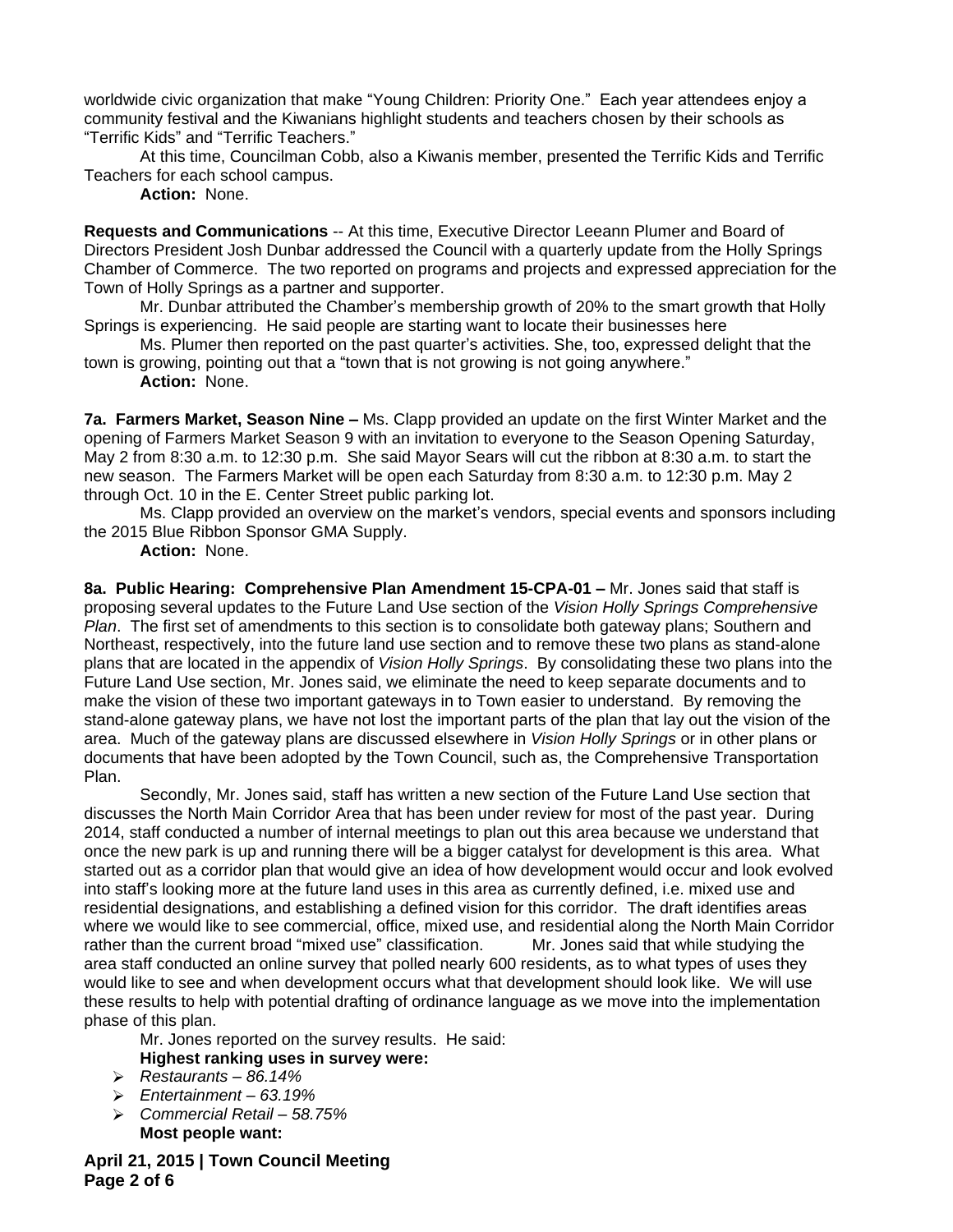- $\triangleright$  destination development with high-end retail and sit-down restaurants
- $\triangleright$  limited drive-through restaurants
- $\triangleright$  entertainment type development (Adventure Landing type)
- $\triangleright$  the area's look and feel should be of high quality
- $\triangleright$  transportation options like street improvements, new connecting streets, bike lanes and greenways

Mr. Jones added that earlier this month, staff held a public meeting and invited all property owners within the study area to come and see a draft land use map and to discuss their thoughts on the area and what they vision for future development. He said about 20 residents or property owners attended, and he said staff was especially appreciative that residents of Easton Acres came out to discuss their community and what they see for the future of Easton Acres.

Some from Easton Acres expressed an interest to keep the neighborhood designated as residential, and we are proposing to do so, Mr. Jones said. The exception to that would be land that has frontage along N. Main Street to designate that area for future commercial. These designations are not much different than current land use designation for the area.

With that explanation completed, Mayor Sears opened the public hearing. The following input was recorded: None.

There being no input, the public hearing was closed.

**Action:** The Council approved a motion to adopt Resolution 15-14 to approve and enact Comprehensive Plan Amendment #15-CPA-01 amending the Land Use Element of *Vision Holly Springs* and removing Appendix #A-2.2 and #A-2.3 and to allow staff to make final formatting editing.

**Motion by**: Sack **Second by**: Cobb **Vote:** Unanimous. *A copy of Resolution 15-14 is attached to these minutes.*

**9. Consent Agenda:** The Council approved a motion to approve all items on the Consent Agenda. The motion carried following a motion by Councilman Sack, a second by Councilman Cobb and a unanimous vote. The following actions were affected:

9a. Minutes – The Council approved minutes of Town Council meetings held March 3 and 17 and April 7, 2015.

9b. Century Link Services Contract – The Council approved Century Link services in the amount of \$16,624 for the Law Enforcement Center project.

9c. Law Enforcement Center Project -- The Council approved a \$16,699 contract amendment to cover weather-related cost overages for special inspections and construction materials testing in the Law Enforcement Center project.

9d. Law Enforcement Center Project - The Council approved to enter into a contract with Sonitrol for \$34,445 for security services for the Law Enforcement Center.

9e. Law Enforcement Center Project – The Council approved to award a contract to Tech Electric Corporation in the amount of \$38,535 for network wiring for the Law Enforcement Center.

 9f. North Main Athletic Complex Project - The Council approved construction contract change order requests for T. A. Loving in the credit amount of \$1,693 for lighting changes in the North Main Athletic Complex project.

9g. Resolution 15-16 – The Council adopted Resolution 15-16 declaring certain personal property surplus to the needs of the town. *A copy of Resolution 15-16 is attached to these minutes.*

**10a. Extraterritorial Jurisdiction and Short-Range Urban Services Area -** Ms. Clapp said in response to the Town of Holly Springs' solidifying our annexation agreement boundaries with all three neighboring municipalities, staff from Planning, Engineering, Public Utilities and Administration have been assessing the Town's growth patterns and anticipated growth areas. As a result, staff has prepared a recommended extension of the Town's extraterritorial jurisdiction (ETJ) and short range urban service area (SRUSA.)

Ms. Clapp said the area being requested for ETJ extension is primarily to the west and south of the Town's current limits as well as to the east. The Town's ETJ is an area where we anticipate utilities (water and sewer) being available for the properties within the next five to 10 years. The state regulates

**April 21, 2015 | Town Council Meeting Page 3 of 6**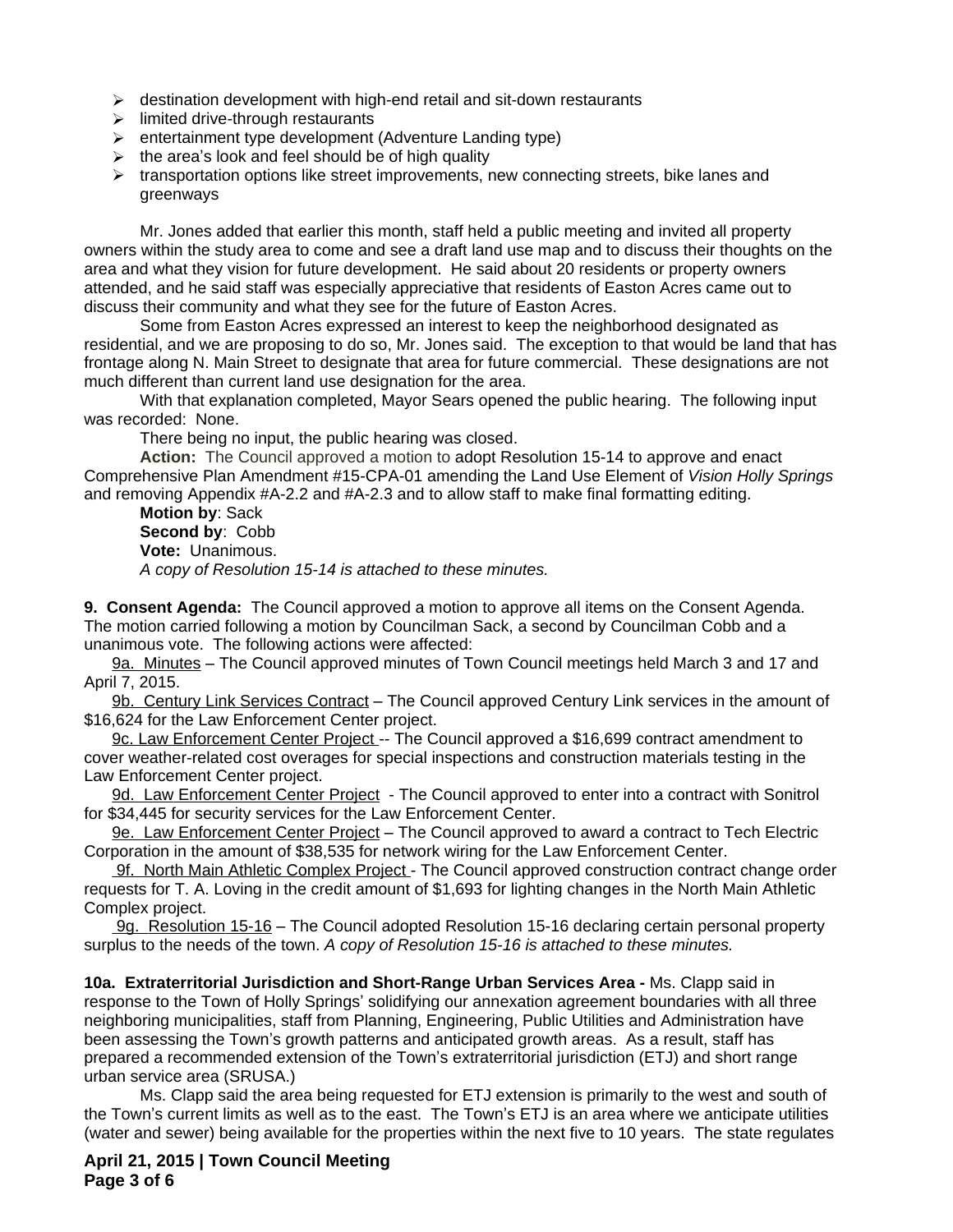where a municipality may request ETJ. For municipalities over 25,000 (such as Holly Springs) the area must be within three miles of the Town's contiguous Town limits.

She said in Wake County, the Board of Commissioners must agree to grant any extension of a municipality's ETJ, and may rescind the approval of an ETJ extension. The Board of Commissioners has adopted the following criteria to consider when making this determination including the potential and timing for an area's development, the Town's ability to provide services, and its capability and commitment to good planning and managing of development. If a Town is granted ETJ, the Town assumes the planning, zoning, and building code responsibilities for those properties although the properties are not annexed into the Town and the property owners do not pay any Town taxes, but would receive planning and building services from the Town.

 The purpose of extending ETJ is to enable the Town to better ensure that development patterns and associated infrastructure will allow the efficient provision of urban services. Upon the Council's agreeing to request the ETJ extension, Staff will prepare the official responses to the Wake County Criteria and submit our request for consideration.

The area being requested for SRUSA extension is essentially the remainder of Holly Springs' planning area.

Wake County defines Short Range Urban Service Areas as being those areas within the "sewer sheds" of the municipal sewer system extensions projected to occur in the next 10 years that lie within approximately one mile of the extension. Due to current development proposals and the anticipation of continued development throughout the western area of our planning area, we feel that the areas west of our Town limits to the Harnett and Chatham County lines will all be within one mile of public utilities within 10 years. Therefore, we are requesting to change the designation of these areas (outside of the ETJ request) from a long-range urban service area designation to SRUSA.

For properties within the SRUSA, they will remain under Wake County Planning and Building Code, however, if a development request is submitted, the developer will be required to work with Holly Springs to determine if water and/or sewer are within a reasonable distance to require connection to Holly Springs utilities. It is the goal of the SRUSA for these areas to be developed in an urban fashion. Upon the Council's agreeing to request the SRUSA extension, Staff will prepare an official request to Wake County for consideration.

Once the submittals are made with the County, the Wake County Planning Department will evaluate the request, provide comments, recommended modifications, etc. Holly Springs will have an opportunity to respond. The request will then be brought before the Wake County Planning Board at a public meeting (or meetings), then to the Wake County Board of Commissioners at a public hearing. As these dates are known, information will be provided on the Town's webpage and those property owners within the proposed ETJ area, will be notified by letter of the dates and again of all public hearings.

**Action #1:** The Council approved a motion to adopt Resolution #15-18 requesting that the Wake County Board of Commissioners extend the Town of Holly Springs extraterritorial jurisdiction and authorizing staff to submit the request.

**Motion by**: Williams **Second by**: Sack **Vote:** Unanimous. *A copy of Resolution 15-18 is attached to these minutes.*

**Action #2:** The Council approved a motion to adopt Resolution #15-19 requesting that the Wake County Board of Commissioners extend the Town of Holly Springs short range urban service area and authorizing staff to submit the request.

**Motion by**: Dickson **Second by**: Cobb **Vote:** Unanimous. *A copy of Resolution 15-19 is attached to these minutes.*

**10b. Holly Springs Baseball, LLC Lease Agreement -** Mr. Bradley said this request for consideration is a 10-year license agreement for partial exclusive use of the North Main Athletic Complex's all sports stadium. The agreement gives the right to Holly Springs Baseball, LLC (the Holly Springs Salamanders) the exclusive right to use the stadium at certain times during the year.

The usage is categorized into five different categories.

**April 21, 2015 | Town Council Meeting Page 4 of 6**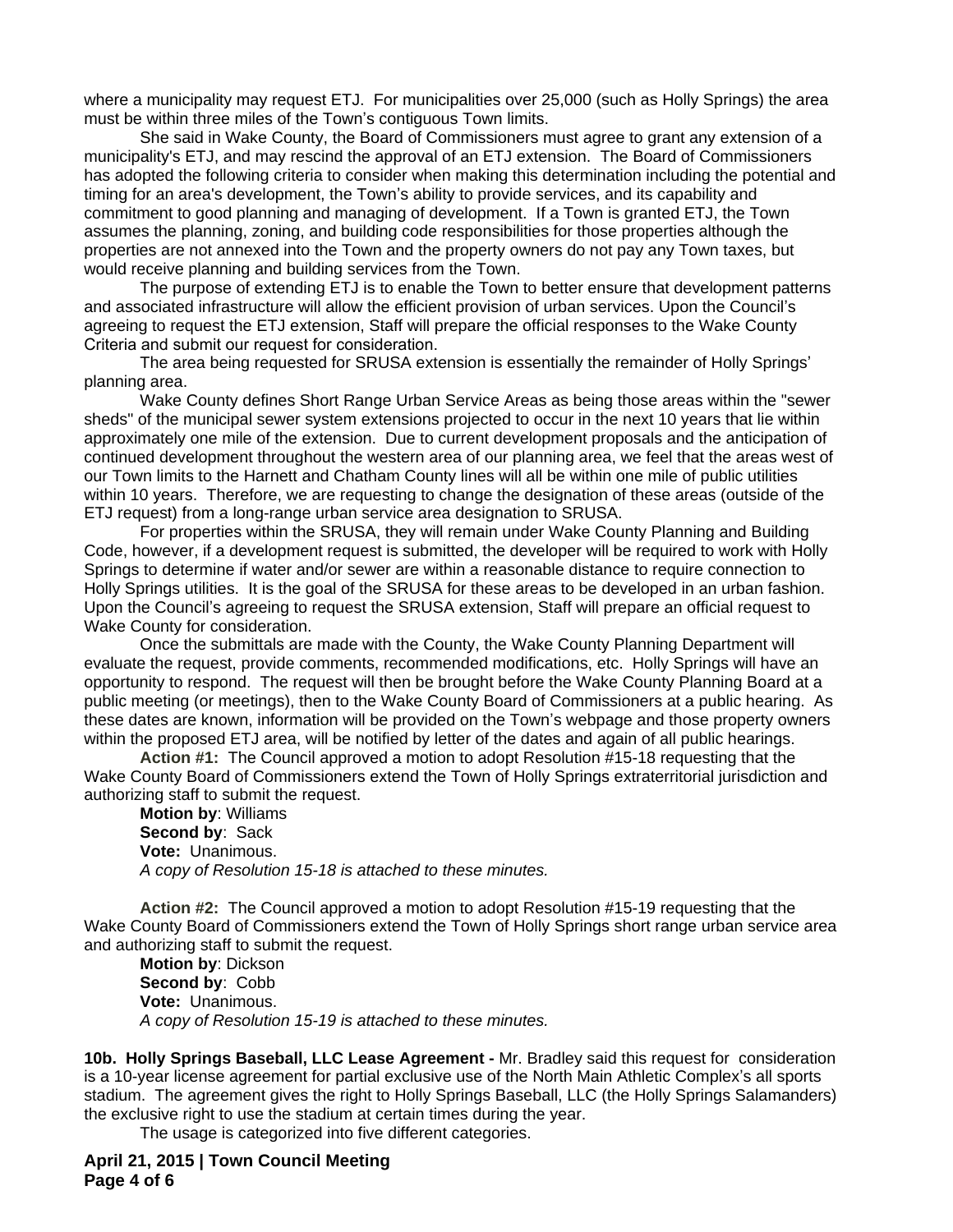Category 1 is for the team's home games, approximately 40 per year. The licensee will get top scheduling priority for these games.

Category 2 events are non-ticketed events such as clinics.

Category 3 events are ticketed events that are run by the licensee, where the town will receive additional revenues in the form of 40% of the ticketed proceeds.

Category 4 events are jointly sponsored events between the town and the licensee, and Category 5 events are 100% town usage.

The agreement is set up to maximize the town's usage, while still generating an income from a reliable source, ie, the Salamanders. The company does not have an exclusive right to any more than approximately 1/3 of the available usage of the facility. The base license fee will be \$75,000 annually for the first five years, and \$95,000 per year for the second five, plus 40% of ticketed revenues from any admissioned event run by the company (other than regular Salamander home games).

Mayor Sears reminded everyone that the Holly Springs Salamanders will open their season at North Main Athletic Complex May 28.

**Action:** The Council approved a motion to enter a 10-year license agreement with Holly Springs Baseball, LLC for use of the all sports stadium at North Main Athletic Complex and authorize the town manager to execute the agreement.

**Motion by**: Sack **Second by**: Williams **Vote:** Unanimous.

**10c. Hospital Certificates Of Need Resolution –** Ms. Powell said that in recent years, individual Council members and Mayor Sears have expressed frustration over the State of North Carolina's Certificate of Need processes for hospitals and clinics. There are at least two legislative pieces, one submitted in the House and another in the Senate, that could erode away at the program.

Enclosed in your packet is a copy of House Bill 200 and Councilman Dickson's email asking that this be brought before the Council in a meeting. Also enclosed is an article forwarded this morning by Councilwoman Williams with a Charlotte Observer article with bill sponsor Senator Apodaca, hospital industry reps and lobbyist reaction to a Senate offering that out and out calls for a repeal of the entire process. The article provides both sides of the issue for your consideration.

Does the Council want to stand behind either or both of these potential laws? Major legislators have not taken their positions yet, so now may be a good time for you to make a case, Ms. Powell said.

Ms. Powell said she would listen to discussion and then draft a resolution memorializing the Council's position for an upcoming Consent Agenda.

Councilman Sack said, having experienced the CON process, he is frustrated. Even when a decision is made, it still takes 10 years while the appeals process plays out. If the CON process were eliminated, communities would have an easier time having the health care and medical needs they need, dependent upon the market.

Councilwoman Williams said she feels the CON process serves a purpose in preventing the duplication of services so she would support a revamping of the program if not elimination of it. She said she would support changes to the appeals process, for instance.

Councilman Dickson said he knows more than half the states have abandoned the CON procedure because those states determined the process did not serve its purpose of controlling medical costs and ensuring medical service availability for all areas. He feels the market should and would determine where hospitals are best located. A personal health issue, he said, resulted in his having a more invasive procedure because of the CON process that limited the availability of a less invasive procedure in this area.

Councilman Sack agreed, saying that not only hospitals, but many ancillary needs are covered by CON.

Councilwoman Lee said she felt that patient service would benefit from elimination of the CON process.

Councilman Cobb said his personal sentiment is he would support an outright repeal of the CON program, but if it can't be repealed all together, then he would support legislation that would at least address and revamp the appeal process.

Mayor Sears said he has felt the CON process needs to be eliminated ever since Holly Springs endured several hearings in efforts to get a hospital for southern Wake County starting back in 2004

**April 21, 2015 | Town Council Meeting Page 5 of 6**